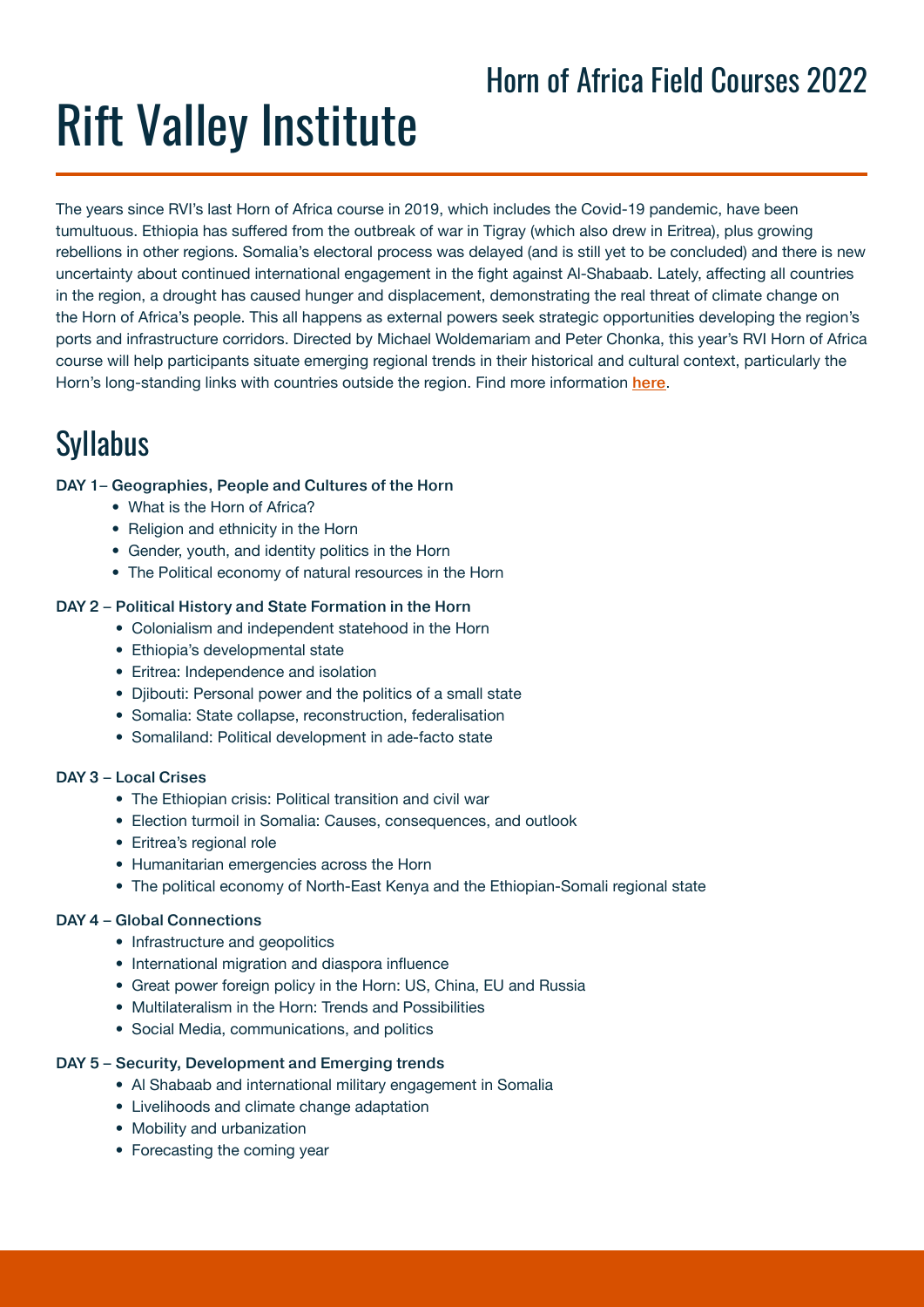## Rift Valley Institute

#### What have been the most significant events in the region over the last year?

The evolution of the civil war in Ethiopia is particularly notable, not least because of significant shifts in the battlefield situation. In June 2021 a successful offensive by Tigrayan Defence Forces (TDF) led to the withdrawal of Ethiopian National Defense Forces (ENDF) and Eritrean troops from much of Tigray, a development that few predicted given the Federal government's early gains in the war. A subsequent TDF foray into neighbouring Amhara and Afar regions, combined with surging Oromo Liberation Army (OLA) activity in Oromia, appeared at one point to threaten the capital. A convergence of factors then set the table for yet another major reversal, as Federal and allied troops were able to force a Tigrayan withdrawal into their region in December 2021. Although the war is now effectively in stalemate, dramatic swings in the military balance over the last 12 months have shaped and reshaped Ethiopia's possible futures in fundamental ways.

Over the last year, politics in Somalia has been dominated by the slow and protracted progress of the indirect elections that will bring a transfer of power, or possibly a new mandate for incumbent President Farmaajo. At the time of writing, parliamentary elections (conducted by electoral colleges of clan elders and civil society figures) have almost been finalised, and these new MPs are scheduled to vote for a President on May 15. The outcome of this remains highly uncertain. The whole process – which has dragged on since 2020 – has been affected by the political manipulation of various elite stakeholders, and on several occasions has led to armed confrontations in Mogadishu that have threatened the wider political settlement.

Although delayed since 2019 - but again in contrast to Somalia - the *de facto* independent Republic of Somaliland successfully held one-person-one-vote parliamentary elections in May 2021, alongside local district elections. No party received an outright majority and the two opposition parties subsequently announced a political alliance against the ruling Kulmiye party.

In April 2021, Djibouti's President Ismaïl Omar Guelleh was re-elected to a fifth term in office with 97 per cent of the vote. Most of the opposition boycotted the election, arguing that it would be neither free nor fair. Various tensions in neighbouring Ethiopia have spilled over into the country. In August 2021, a rare episode of fatal urban intercommunal fighting occurred in Djibouti City. The violence reflects ethnic tensions simmering in eastern Ethiopia as well as internal economic and political grievances around President Guelleh's enduring political dominance.

#### What are the main (policy) challenges facing the region in 2022?

On Ethiopia, the key challenge remains the realization of full and unfettered humanitarian access to all conflict affected areas of the north of the country, and to Tigray specifically. A next critical step would be securing a durable negotiated ceasefire in the north, and a fully inclusive national dialogue that that can facilitate a country-wide political settlement. It is important to remember that Ethiopia's crisis extends beyond what has transpired in the north, as violence, insecurity, and its humanitarian impacts continue to impact many parts of the country.

For Somalia, a central challenge remains the peaceful finalisation of the electoral process and the confirmation of a government with a mandate (the incumbent's term officially expired in February 2021). Only at this point can the Federal Government (re)start work on building bridges with the Federal Member States with which it has been at loggerheads with over the electoral process, and accelerate the (ambitious) 'Somalia Transition Plan' that aims for the transfer of all security responsibilities from African Union forces to Somali security actors by 2024. Policymakers will also need to address the huge drought-related displacements that have occurred within Somalia during the prolonged period of elite political contestation over the last year. The threat of major famine remains and will depend on the current rainy season.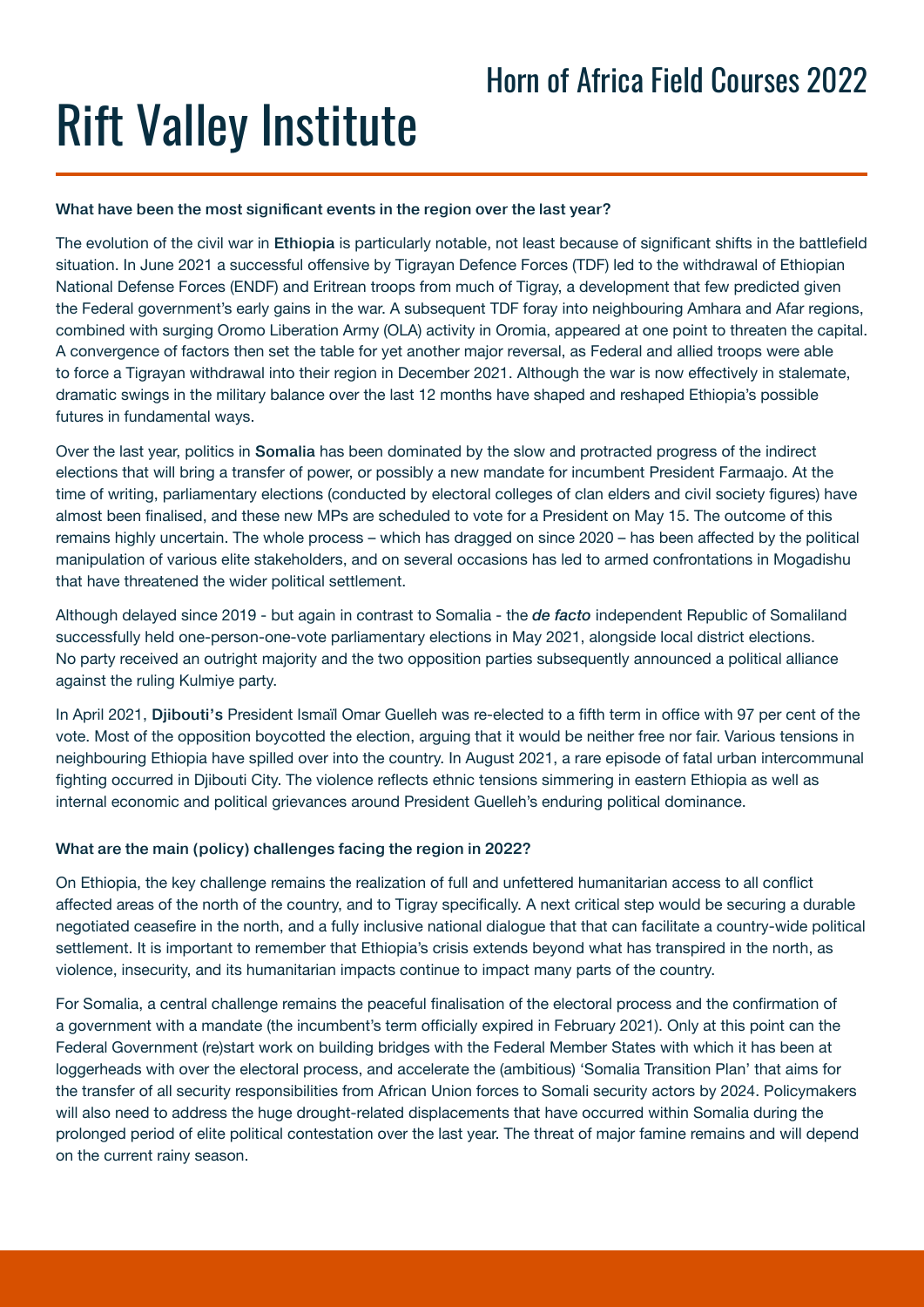# Rift Valley Institute

#### What are the potential consequences/relevance of these events beyond the region?

The Horn of Africa has always been a zone of strategic importance due to its proximity to one of the most pivotal maritime corridors in the world. Since regional stability is a global concern, the deterioration of the Horn's interlocking crises is likely to impact the interests of a range of extra-regional players. The humanitarian costs of conflict in Ethiopia and Somalia, as well as region-wide climate shocks, are also likely to put strain on a global multilateral architecture that is fragmented, exhausted, and pre-occupied with other global events (such as the war in Ukraine).

#### What role are donors playing to respond to events in the region?

Donors are engaged in humanitarian response and diplomatic efforts to resolve the region's crises. Ethiopia has received the majority of diplomatic attention, with the US Special Envoy for the Horn of Africa, AU Envoy Obasanjo, and Kenya serving as the primary facilitators of backchannel talks between Tigrayan authorities and the Federal government. The US, and to some extent the EU, have also placed punitive measures on the table in an effort to elicit a change in behaviour from the various parties to the conflict.

Although Western donors have periodically put public pressure on political stakeholders in Somalia to follow through in good faith with the indirect elections, large scale manipulation and irregularities in the drawn-out process have occurred.

Ultimately, the efforts of 'traditional' donors in the Horn remains complicated by the influence of other extra-regional players that have a fundamentally different regional approach. This includes the Gulf states, Turkey, China, and Russia, some of whom have played a material role in Ethiopia's conflict, and political contestation in Somalia.

At the same time, humanitarian agencies focused on drought in the Somali regions of the Horn bemoan a significant funding gap. According to a March 2022 statement from the UN Office for the Coordination of Humanitarian Affairs, only 3.2 per cent of the required \$1.5bn funding for its humanitarian response to ongoing mass displacement and potential famine has so far been received.

#### What will be the highlights of the course?

The course will focus on the convergence of local crises in the Horn of Africa, headlined by the conflicts in Ethiopia and Somalia, and a number of important global forces. The latter includes climate change; great and middle power competition; the increasing centrality of social and digital media; global pandemics; and migration and diasporas.